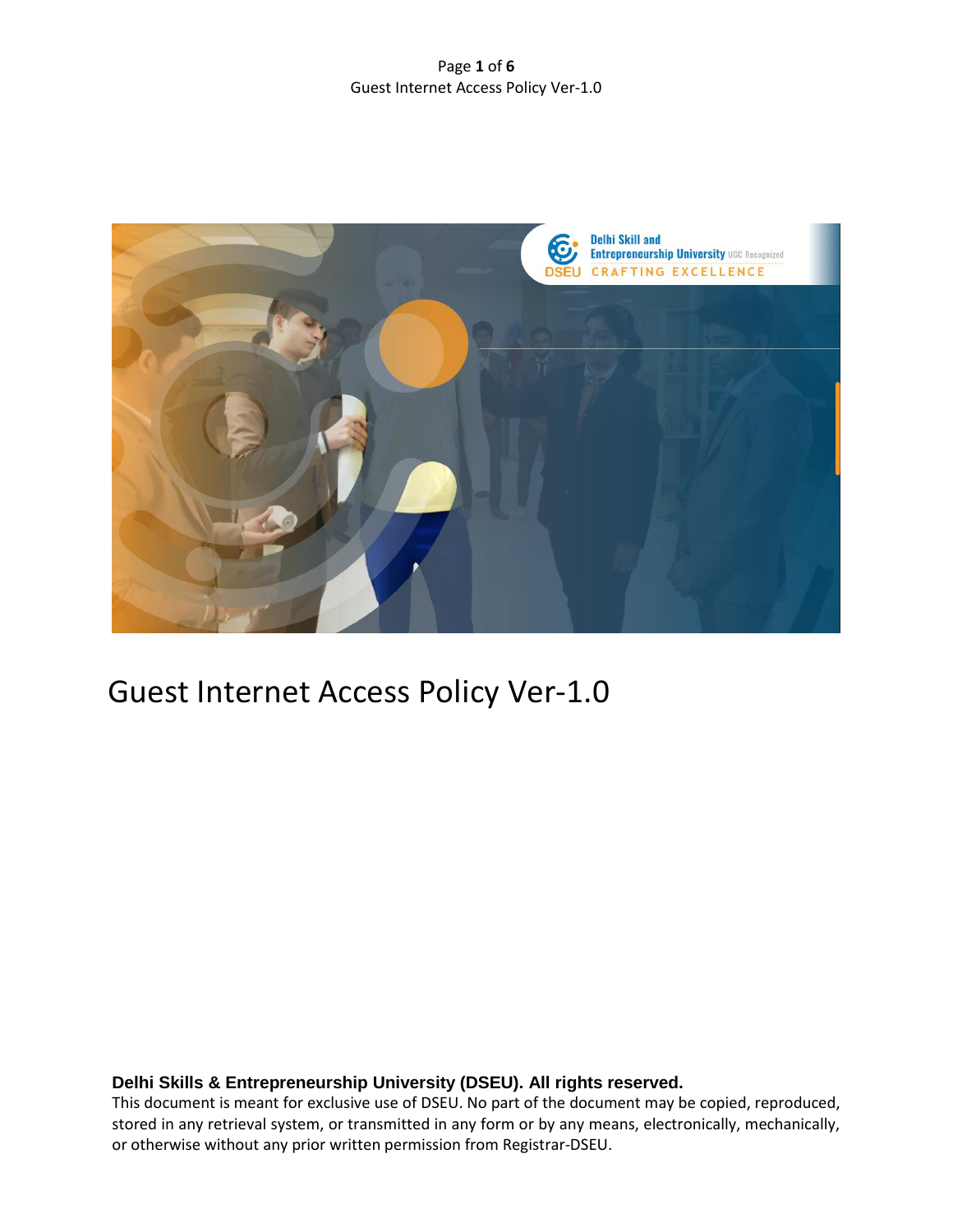## Page **2** of **6** Guest Internet Access Policy Ver-1.0

#### **Release Control**

| <b>Release Date</b> | <b>Version</b>   | <b>Details</b>                     | <b>Released by:</b>                                        | Approved by:      |
|---------------------|------------------|------------------------------------|------------------------------------------------------------|-------------------|
|                     | No:              |                                    |                                                            |                   |
| October 18, 2021    | V <sub>0.1</sub> | Pre-release, the purpose of pre-   | Mr. Joyjit Roy Ghatak Choudhury,<br>Consultant (IT) - DSEU |                   |
|                     |                  | release is to inform all stake     |                                                            |                   |
|                     |                  | holders about the issuance of this |                                                            |                   |
|                     |                  | policy and also to give advance    | Mr. Prasun Kumar,<br>Assistant Registrar(IT) - DSEU        |                   |
|                     |                  | intimation to the assured          |                                                            |                   |
|                     |                  | departments to get prepared.       |                                                            |                   |
| November 17, 2021   | V <sub>1.0</sub> | First release                      | Mr. Ashwani                                                | Dr. Neharika      |
|                     |                  |                                    | Kansal,                                                    | Vohra,            |
|                     |                  |                                    | Registrar-                                                 | Vice Chancellor - |
|                     |                  |                                    | <b>DSEU</b>                                                | <b>DSEU</b>       |

#### **Policy Owner**

| Department:    | <b>Represented by:</b> | Date              |
|----------------|------------------------|-------------------|
| Registrar-DSEU | Mr. Ashwani Kansal     | November 17, 2021 |

# **Policy assured by:**

| Department:      | <b>Represented by:</b>  | Applicable to          | Date              |
|------------------|-------------------------|------------------------|-------------------|
| Directors / HODs | Individual Role Holders | Respective users using | November 17, 2021 |
|                  |                         | computing assets.      |                   |

# **Delhi Skills & Entrepreneurship University (DSEU). All rights reserved.**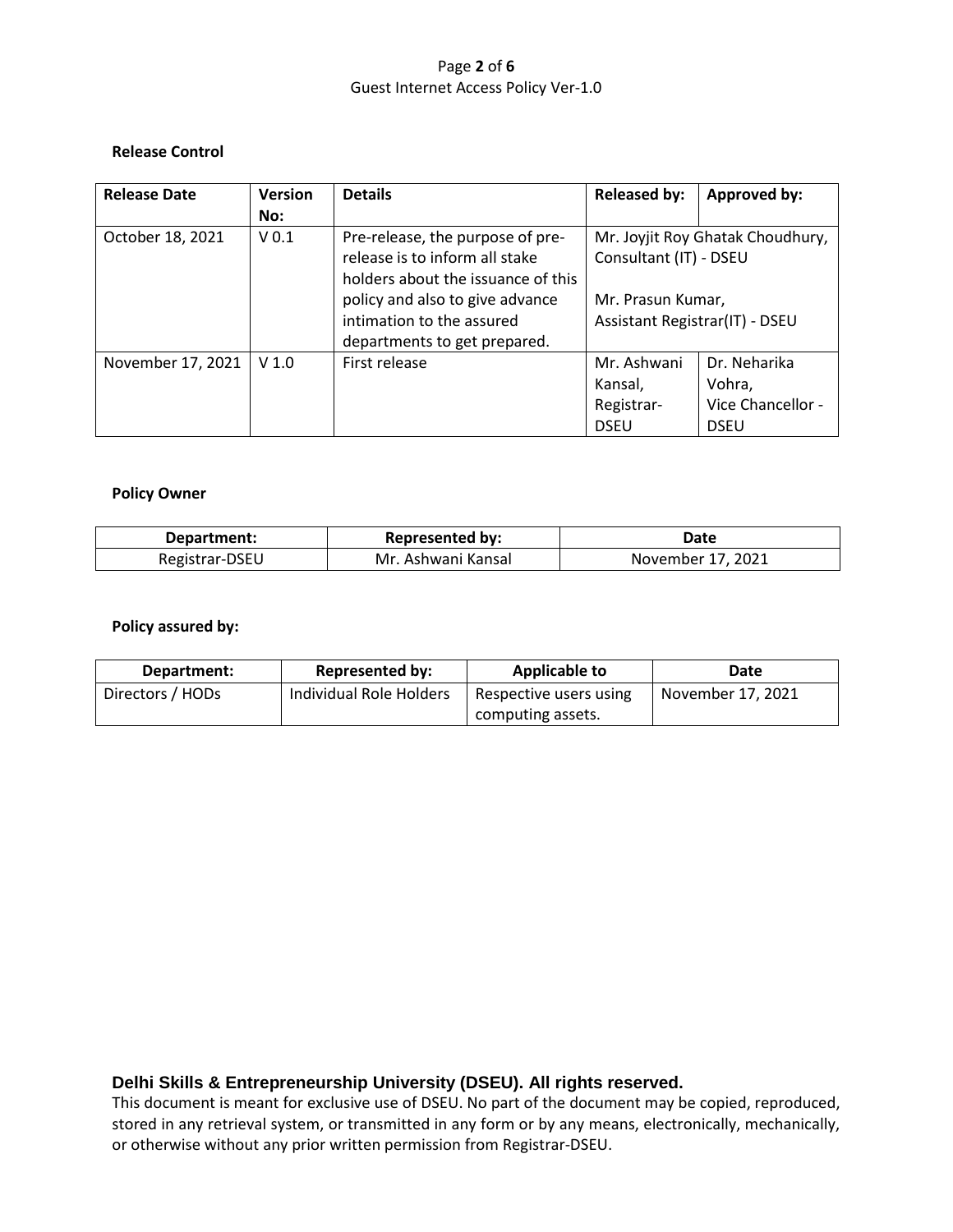## Page **3** of **6** Guest Internet Access Policy Ver-1.0

#### **Table of Contents**

| <b>1. OBJECTIVE</b>                                                                          | 4 |
|----------------------------------------------------------------------------------------------|---|
| 2. SCOPE                                                                                     | 4 |
| <b>3. USER RIGHTS AND RESPONSIBILITIES</b>                                                   | 4 |
| <b>4. POLICY DETAILS</b>                                                                     | 4 |
| <b>4.1. UNACCEPTABLE USAGE</b>                                                               | 5 |
| 4.2. ADHERENCE WITH CENTRAL, STATE, LOCAL, CYBER AND<br><b>APPLICABLE INTERNATIONAL LAWS</b> | 6 |
| <b>4.3. ENFORCEMENT AND COMPLIANCE</b>                                                       | 6 |
| 4.4. DISCLAIMER                                                                              | 6 |

# **Delhi Skills & Entrepreneurship University (DSEU). All rights reserved.**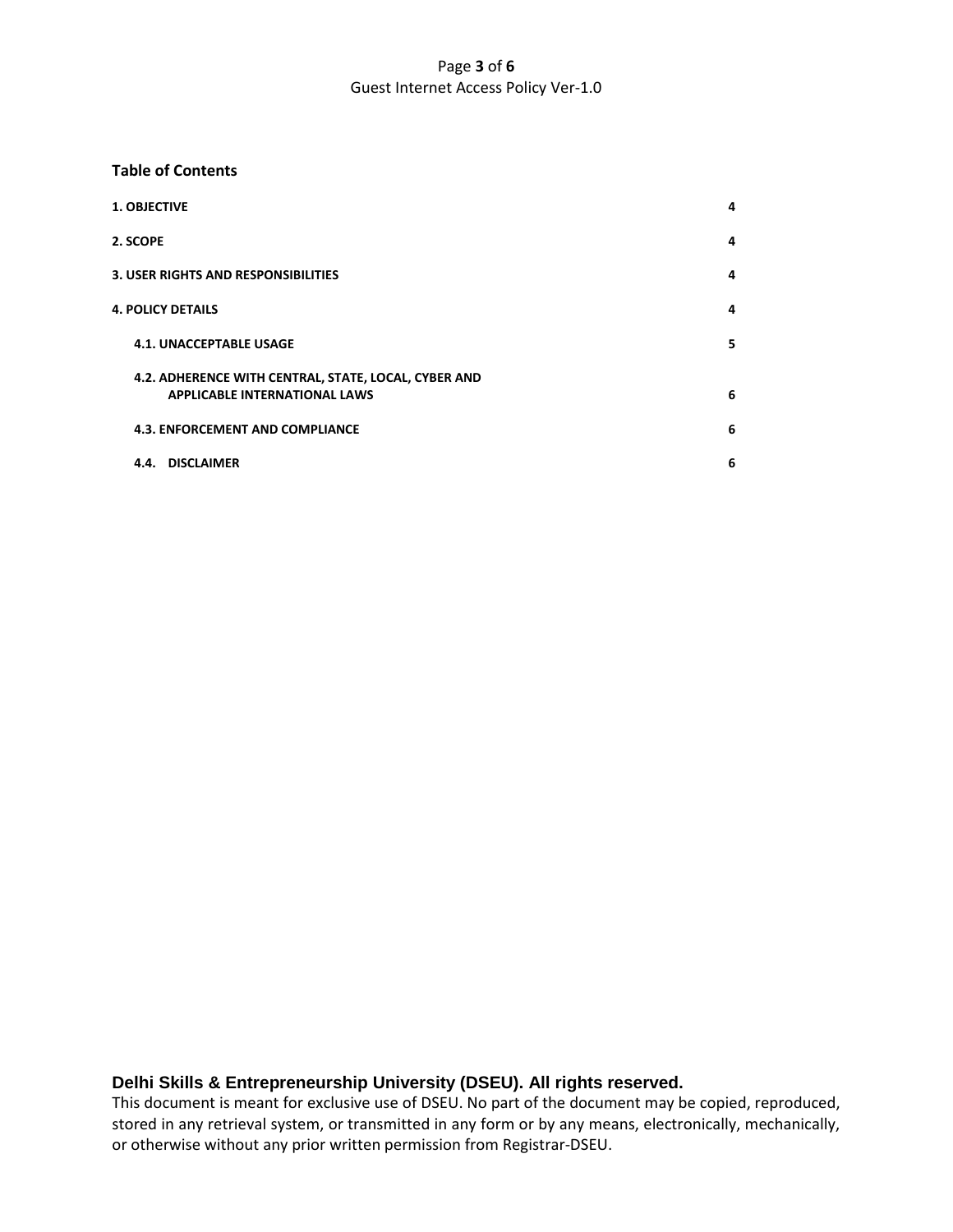#### Page **4** of **6** Guest Internet Access Policy Ver-1.0

#### **1. OBJECTIVE**

The Internet resources in the campus is a privilege extended to guest members of the DSEU community for seamless internet connectivity during their short visit in the campus. The internet access through network at Delhi Skill & Entrepreneurship University (DSEU) intends to support the educational, instructional, research and administrative activities of the University.

Consequently, it is important for the guest members of DSEU community to act in a responsible, ethical and legal manner availing these internet facility.

Individuals need to comply with the Acceptable Usage Policy of IT resources. Individuals are also subject to Indian central, state, local, cyber and applicable international laws governing many interactions/transactions that may occur through DSEU Network.

Applicability of these laws will change in line with amendments made in these laws as incorporated by their respective governing bodies.

This document establishes specific requirements for the internet access at DSEU.

#### **2. SCOPE**

This policy applies to all guest users of DSEU.

Individuals covered by the policy include such as industry experts, workshop/conference participants, any top management guests, business partners, any external individuals invited by the DSEU from other organizations.

These policies apply to technology administered in all the DSEU Campus, the employee/departments sponsoring the guests for any of the academic events/research and business collaborations in any DSEU campuses.

#### **3. USER RIGHTS AND RESPONSIBILITIES**

DSEU has a responsibility for safe guarding the DSEU Network from any unauthorized usage. You are responsible to support DSEU by following the guidelines given below.

#### **4. POLICY DETAILS**

1. Internet access to guest will be provided based on DSEU's employee request, who will be termed as a "Sponsor/Host". Employee should not generally sponsor any guest unless they have invited the Guest to DSEU campus for academic and research purpose.

#### **Delhi Skills & Entrepreneurship University (DSEU). All rights reserved.**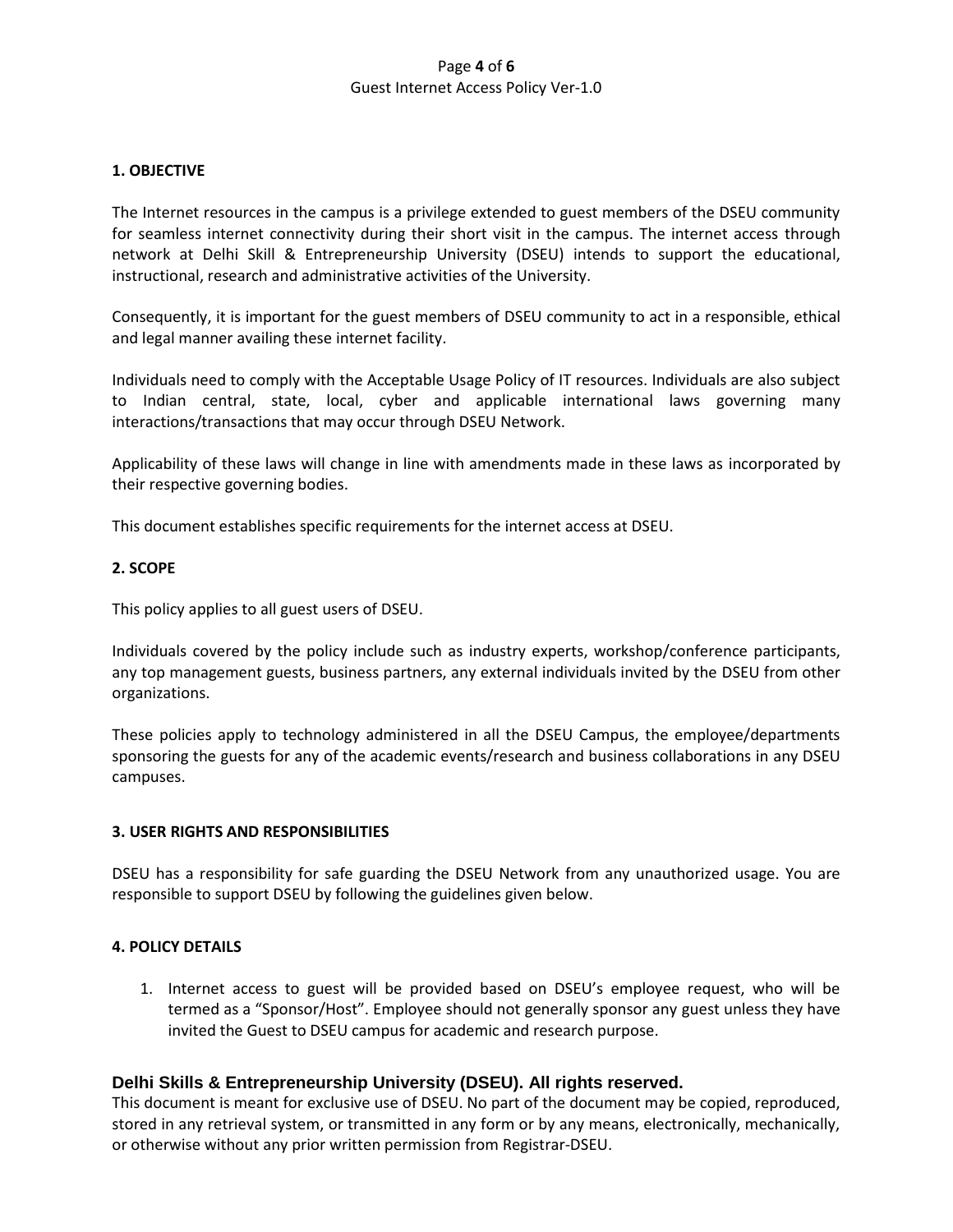#### Page **5** of **6**

#### Guest Internet Access Policy Ver-1.0

- 2. The employee who wishes to sponsor should send the request to the IT Helpdesk at [it-helpdesk@dseu.ac.in](mailto:it-helpdesk@dseu.ac.in) . The request should contain the information such as Name, Contact details, Designation, Affiliation of the Guest and purpose of the visit to DSEU and share the same to IT Helpdesk with department head/supervisor's approval. Required ID & Password will be delivered to the guest directly to the personal email.
- 3. The Guest internet access will be limited to the maximum of the 30 days period. Any further extension needs to be validated and approved by the respective head of the departments.
- 4. The Service is a free service provided by DSEU. Your access to the service is completely at the discretion of DSEU, and your access to the service may be blocked, suspended, or terminated at any time for any reason including, but not limited to, violation of this agreement, actions that may lead to liability for DSEU, disruption of access to other users or networks, or violation of applicable laws or regulations.
- 5. You must accept this agreement each time you use the Service and it is your responsibility to review it for any changes each time. This is an open wireless network. No network communication is 100% secure.
- 6. Please remember: NO network communication should be considered private or protected. All communication over the DSEU network is subject to monitoring.
- 7. DSEU reserves the right to reduce throughput or access as need be.
- 8. Your use of the Service and any activities conducted online through the Service shall not violate any applicable law or regulation or the rights of DSEU, or any third party.
- 9. DSEU cannot accept any responsibility for any injury or loss that results from inaccurate, unsuitable, offensive, or illegal Internet communications.

## **4.1. UNACCEPTABLE USE**

The use of the service for the following activities is prohibited:

Inappropriate use of the Guest Wireless Network. This policy does not enumerate all possible inappropriate uses but rather presents some guidelines (listed below) that the DSEU may at any time use to make a determination that a particular use is inappropriate.

- Spamming and invasion of privacy of others;, Violating intellectual property law; Transmitting obscene or indecent speech or materials; Transmitting defamatory or abusive language; Hacking or distribution of internet viruses or worms; Trojan Horses; or Other Destructive Activities.
- Users must respect the privacy and intellectual property rights of others.
- Users must respect the integrity of our network and any other public or private computing and network systems.
- Use of the Guest Wireless Network for malicious, fraudulent, illegal or misrepresentative purposes is prohibited.
- The Guest Wireless Network may not be used in a manner that precludes or hampers other users access to the Guest Wireless Network or other any other networks.
- Nothing may be installed or used that modifies, disrupts, or interferes in any way with service for any user, host, or network.

# **Delhi Skills & Entrepreneurship University (DSEU). All rights reserved.**